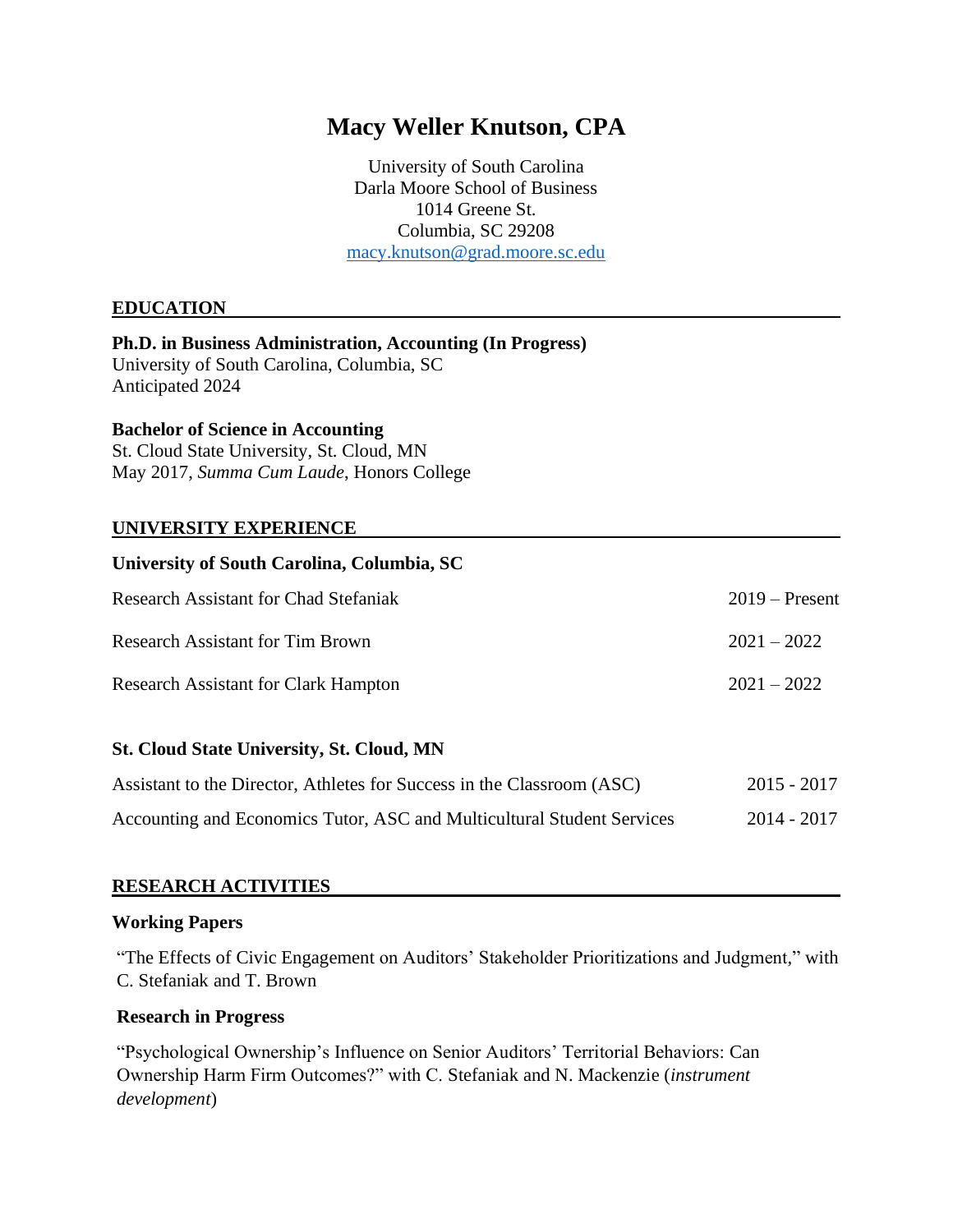#### **Research Grants**

The Darla Moore School of Business Research Grant Program for "The Effects of Civic Engagement on Auditors' Stakeholder Prioritizations and Judgment," (with C. Stefaniak and T. Brown), 2019

## **PROFESSIONAL EXPERIENCE**

**Abdo, Eick & Meyers, LLP, Minneapolis, MN** Audit Associate, November 2018 to August 2019

**BDO, LLP, Minneapolis, MN** Assurance Associate, September 2017 to November 2018

**CliftonLarsonAllen, LLP, St. Cloud, MN** Audit Intern, Financial Institutions, May 2016 to August 2017

## **PROFESSIONAL AFFILIATIONS**

AICPA

MNCPA Society

Certified Public Accountant, Minnesota, since 2018

#### **SERVICE\_\_\_\_\_\_**

Manuscript Reviewer – *Journal of Applied Accounting Research* (January 2021)

#### **HONORS & ACHIEVEMENTS**

#### **University of South Carolina, Columbia, SC**

East Coast Behavioral Conference Attendee Spring 2020 AAA Doctoral Consortium Attendee October 2020 AAA ABO Conference Attendee **October 2020** AAA Audit Midyear Doctoral Consortium Attendee January 2021 AAA Audit Midyear Conference Attendee January 2021 University of Alabama Conference Attendee February 2021 East Coast Behavioral Conference Attendee Spring 2021 AAA ABO Conference Attendee **October 2021**